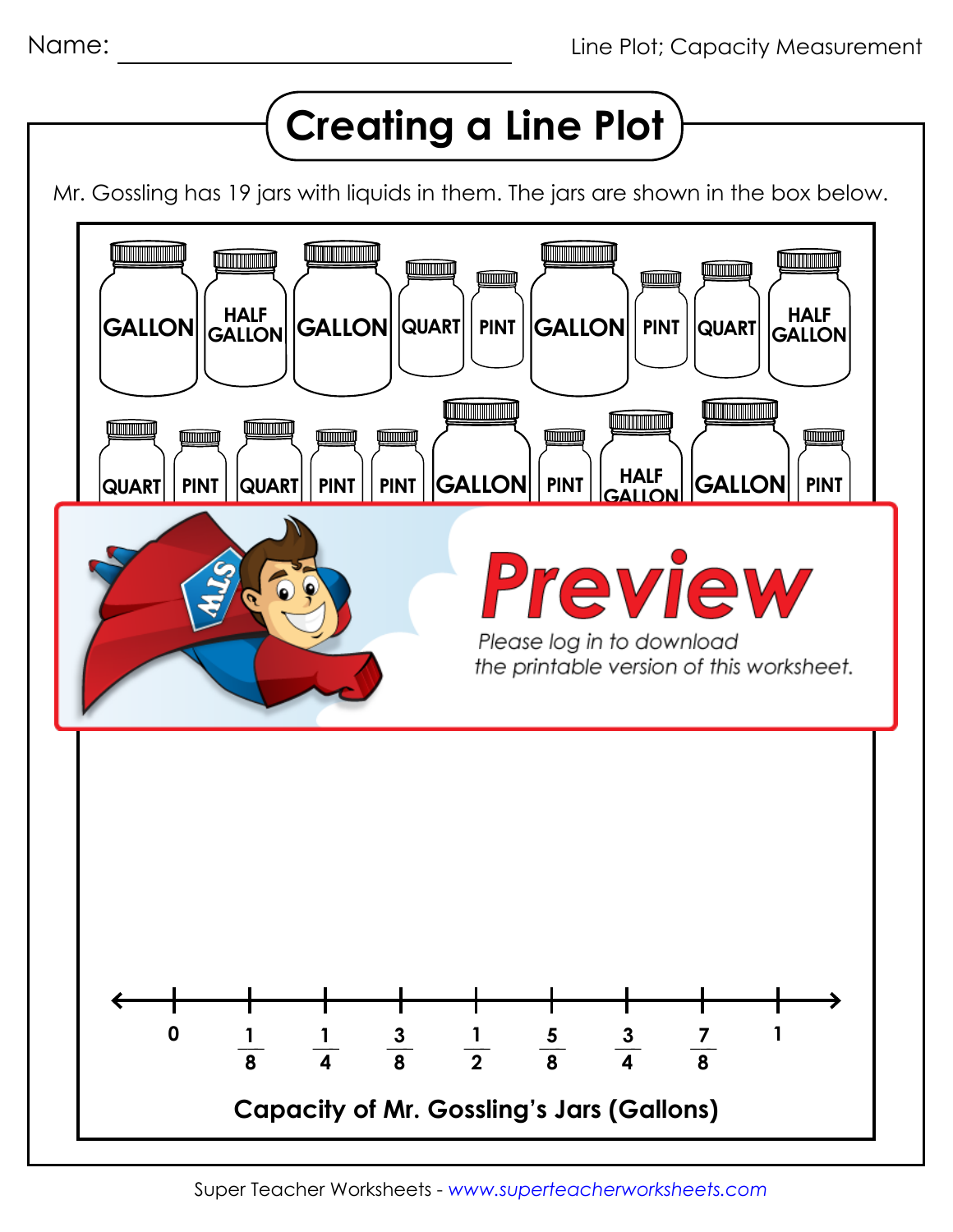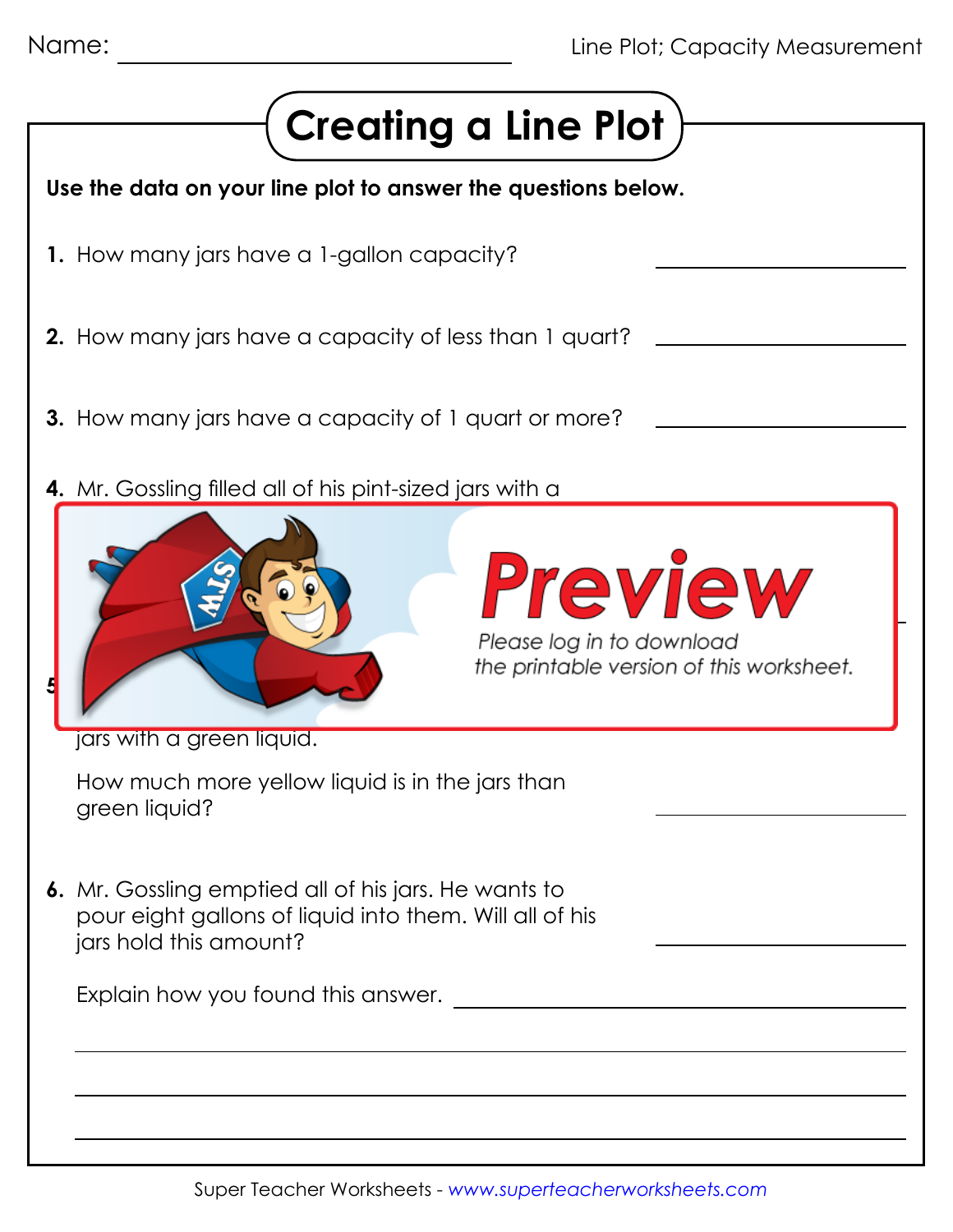## **ANSWER KEY**

Line Plot; Capacity Measurement



Mr. Gossling has 19 jars with liquids in them. The jars are shown in the box below.



Super Teacher Worksheets - *www.superteacherworksheets.com*